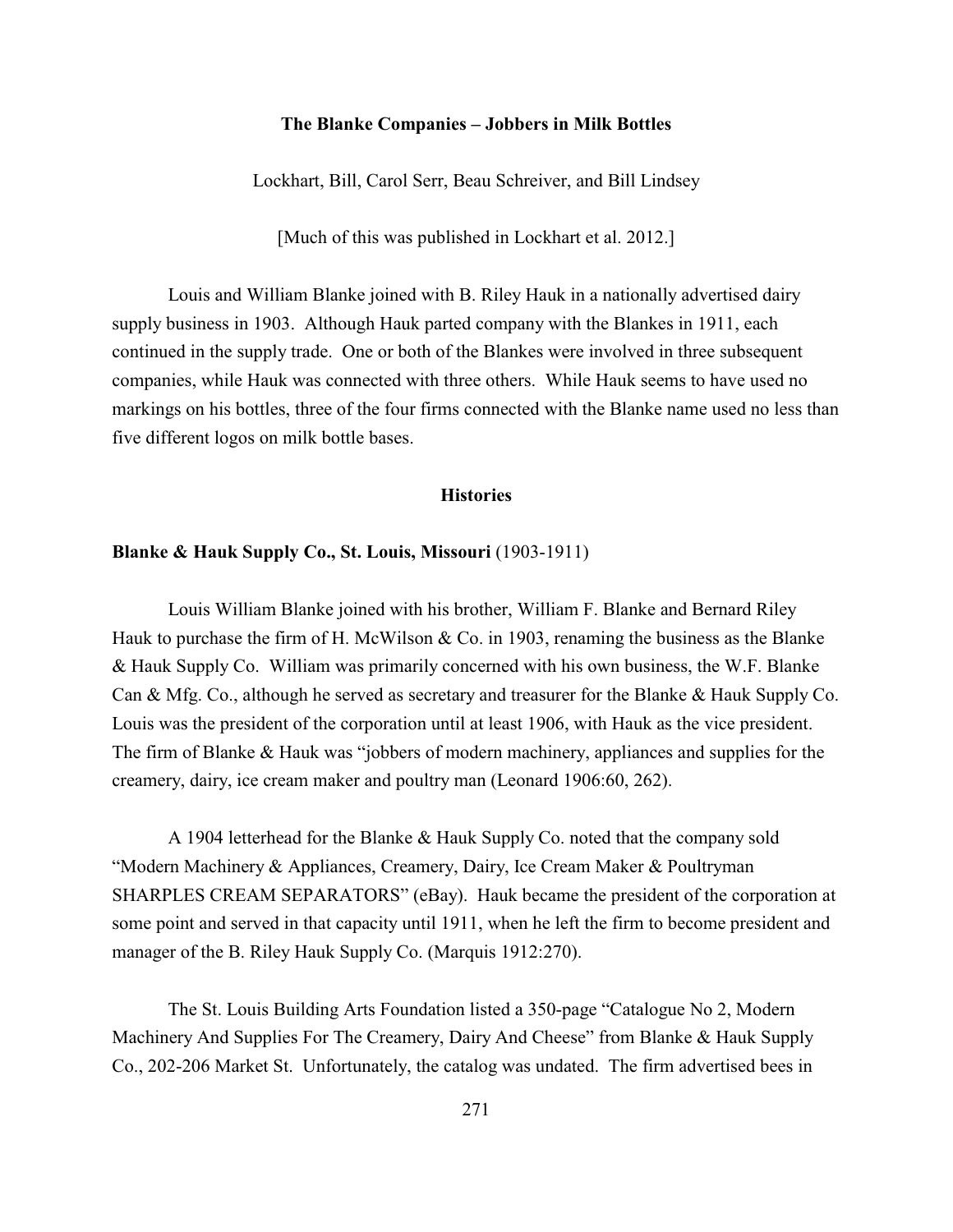1910 (Figure 1). Hauk left the business in March 1911, and W.F. Blanke became president of the Blanke Mfg. & Supply Co. (Marquis 1912:61).

#### **Containers and Marks**

#### **BLANKE & HAUK** (1903-ca. 1906)

An El Paso Dairy Co. bottle was embossed with "BLANKE AND HAUK (arch) / SPECIAL (inverted arch) on the base and was also embossed in a round plate on the body



Figure 1 – Blanke & Hauck bee ad (*Des Moines Iowa Homestead* 3/10/1910)

with the phone numbers BELL 340 AUTO 1156 (Figures 2 & 3). According to the city directories, the Auto phone system was used in El Paso from ca. 1906 to 1913, thus providing a date range for the use of the bottles. The few Blanke & Hauk bottles we have seen were mouth blown.



Figure 2 – Blanke & Hauk base

The mark was likely used by the company from its inception in 1903 until the second mark (addressed immediately below) was put into use. This mark is at least scarce, maybe rare. It was probably only used during the early days of the company, although the El Paso bottle suggests that it remained in use until at least 1905-1907.



Figure  $3$  – Blanke & Hauk  $\frac{1}{2}$ pint milk bottle – El Paso

marks and the August 13, 1901, Nightingale patent bottles distributed by the Empire Bottle & Supply Co. in the east and O.J. Weber in the west. While there is still a great deal of confusion about the initials "PE," the bottles were certainly used during the 1901-1918 period.

Frank Bishop reported a milk bottle embossed "SNOW &

PALMER" in a plate mold, with "BLANKE & HAUK" on the base. The heel was embossed "PE-32 KEYSTONE." Milk bottles

embossed with "KEYSTONE" are associated with "EMPIRE"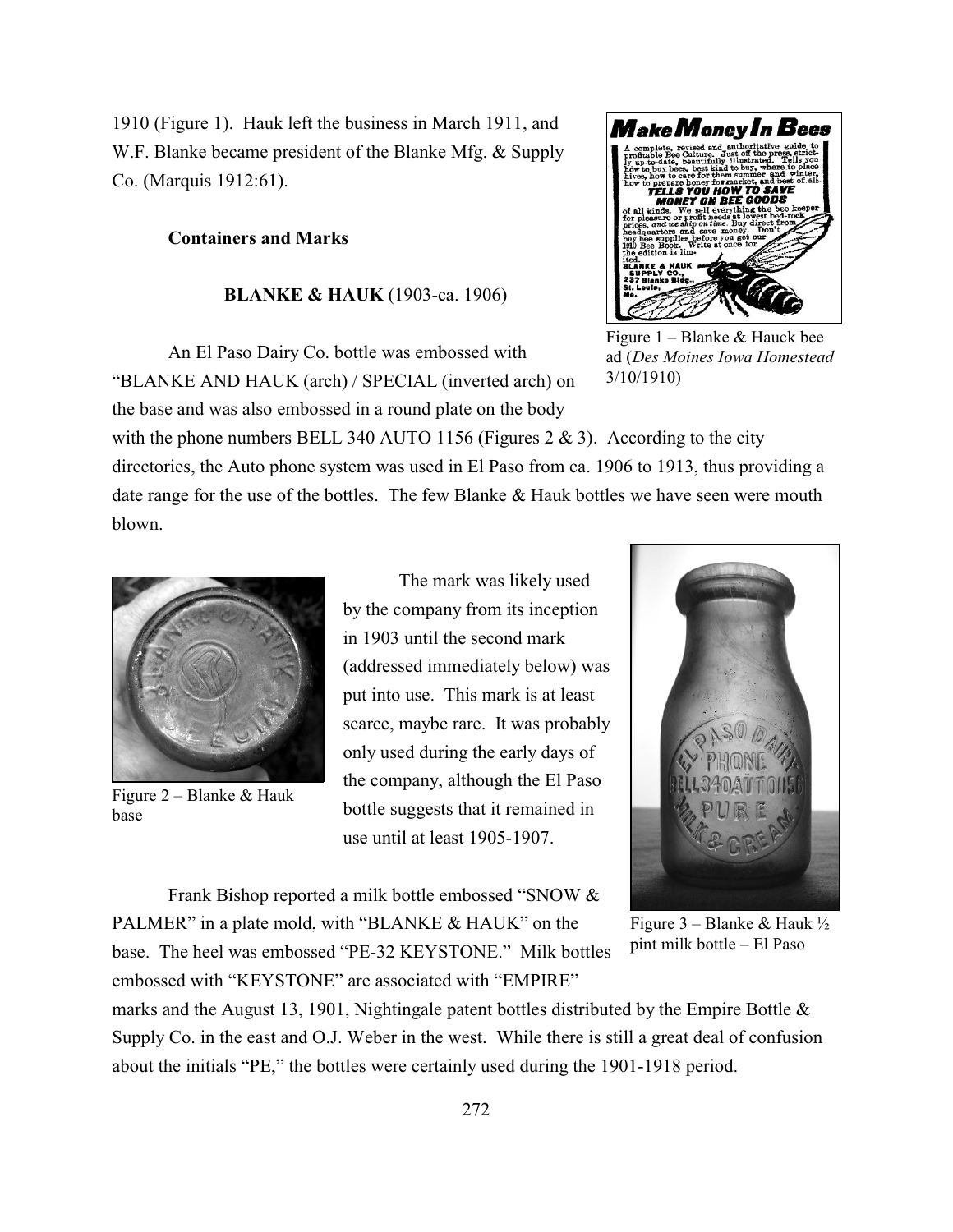# **BLANKE & HAUK / SUPPLY Co.** (ca. 1906-1911)

Bottles sold on eBay (and one in our possession) were embossed "BLANKE & HAUK (arch) / SUPPLY Co. / SPECIAL (both horizontal) / St. LOUIS (inverted arch)" on the bases (Figure 4). These spanned the transition from mouth blown to machine made based on eBay photos. This was almost certainly the second mark used by the company and was likely used until the firm dissolved in 1911.



Figure  $4$  – Blanke & Hauk Supply Co. base (eBay)

#### **Blanke Mfg. & Supply Co., St. Louis, Missouri** (1911-ca. 1923)



Figure 5 – Token from Blanke & Hauk (Greever 2011)

Giarde (1980:18) correctly identified the Blanke Manufacturing and Supply Co. as a "jobber" or supplier of milk bottles and other dairy related items. Although he gave no date ranges, he noted that the mark was found on "early milk bottles." The company actually grew out of Blanke & Hauk and began sometime

during March 1911. Louis Blanke served as president, with his brother, William, as vice president. The firm was listed in 1912 as selling "wholesale creamery supplies" (Marquis

1912:61, 270). The firm was one of the advertisers in the Michigan Agricultural College 1916 Yearbook. Blanke apparently sold tokens to its customers, including one used by the Clover Leaf Dairy (Figure 5).

A 1922 ad in *Creamery and Milk Plant Monthly* (1922:69) named the Blanke Mfg. & Supply Co., St. Louis, Missouri, as "Factors – Engineers – Contractors to the Creamery, Milk Plant, Ice Cream, Dairy



Figure 6 – Blanke Mfg. & Sup. Co. ad (*Creamery & Milk Plant Monthly* 1922a:69)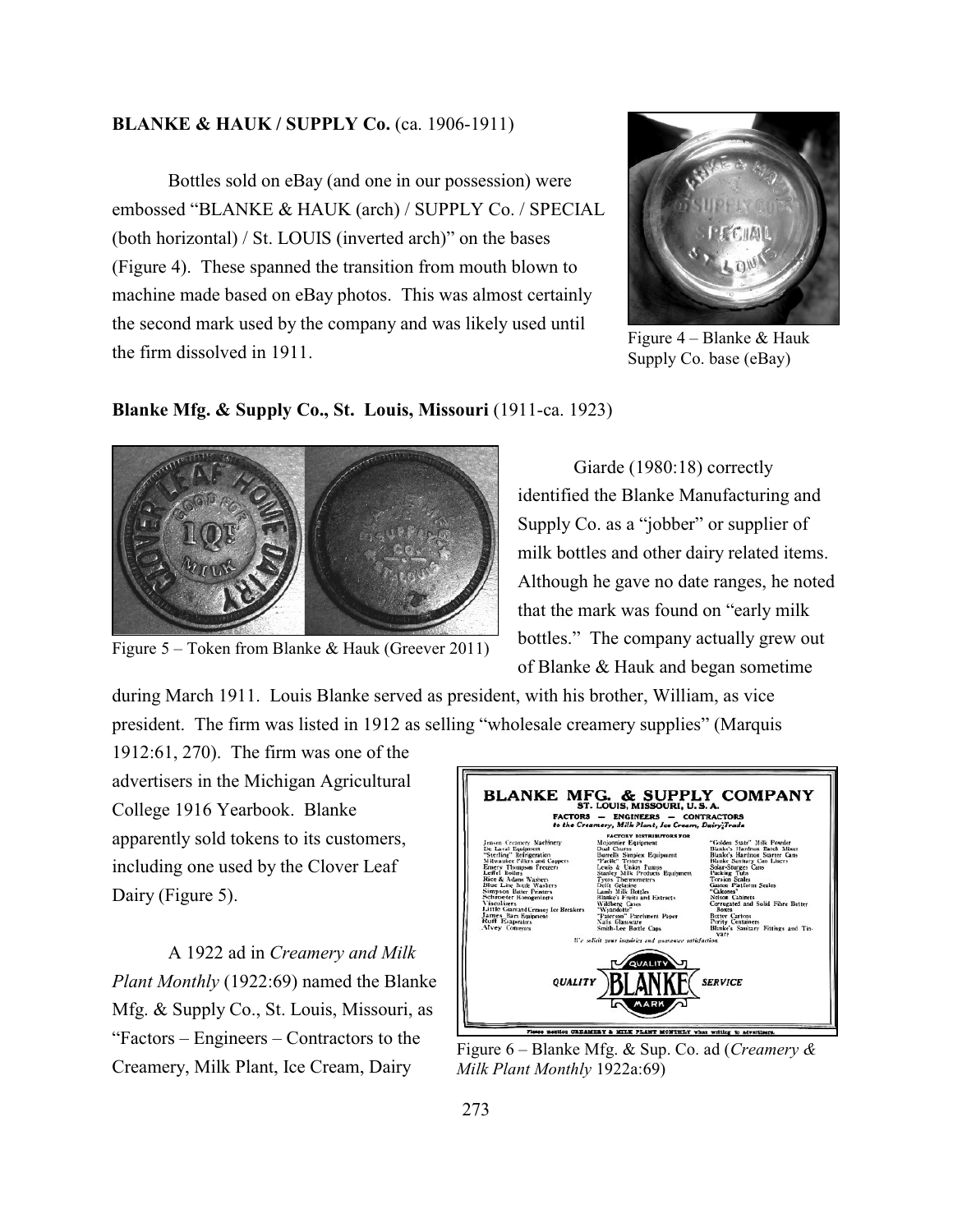Trade" and listed 44 products, including "Lamb Milk Bottles" (Figure 6). Although the details are unclear, the firm may have declared bankruptcy in 1923. A footnote in *Stanford Law Review* (1950-51:325) noted that Blanke Mfg. & Supply Co. vs. Craig concerned the attempt to withdraw a bid during a bankruptcy sale.

#### **Containers and Marks**

# **BLANKE MFG. / & / SUP. CO.** (1911-ca. 1921)

The Blanke Mfg. & Supply Co. embossed its name in the "BLANKE MFG. (arch) /  $\&$  / SUP. CO. (inverted arch)" format on the bases of milk bottles it sold (Figure 7). This was probably the first mark used by the company, and it was listed by Giarde (1980:18).



Figure 7 – BLANKE MFG. & SUP. CO. base (eBay)

#### **BLANKE** (ca. 1921-ca. 1923)

This mark was embossed in an inverted arch on the bases of some milk bottles. As noted above, the Blanke Mfg. & Supply Co. advertised as using bottles made by the Lamb Glass Co. Since Lamb Glass incorporated in July 1921, Lamb bottles cannot have been sold by the firm prior to that date. Because of the late date (post-1921), BLANKE was probably the last mark used by the Blanke Mfg. & Supply Co. and may only have been used on bottles made by Lamb.

A bottle in our possession had 24 panels and was embossed with "SNOW & PALMER /



Figure 8 – BLANKE base

COMPANY" on one side and "SEALED / HALF PINT" on the other. The front heel was embossed "L-52," with ""321" on the back heel and "BLANKE" (inverted arch) on the base (Figures 8 & 9). C.H. Snow, of the Snow & Palmer Branch, Beatrice Creamery Co., Bloomington,



Figure 9 – L-52 heelmark and BLANKE base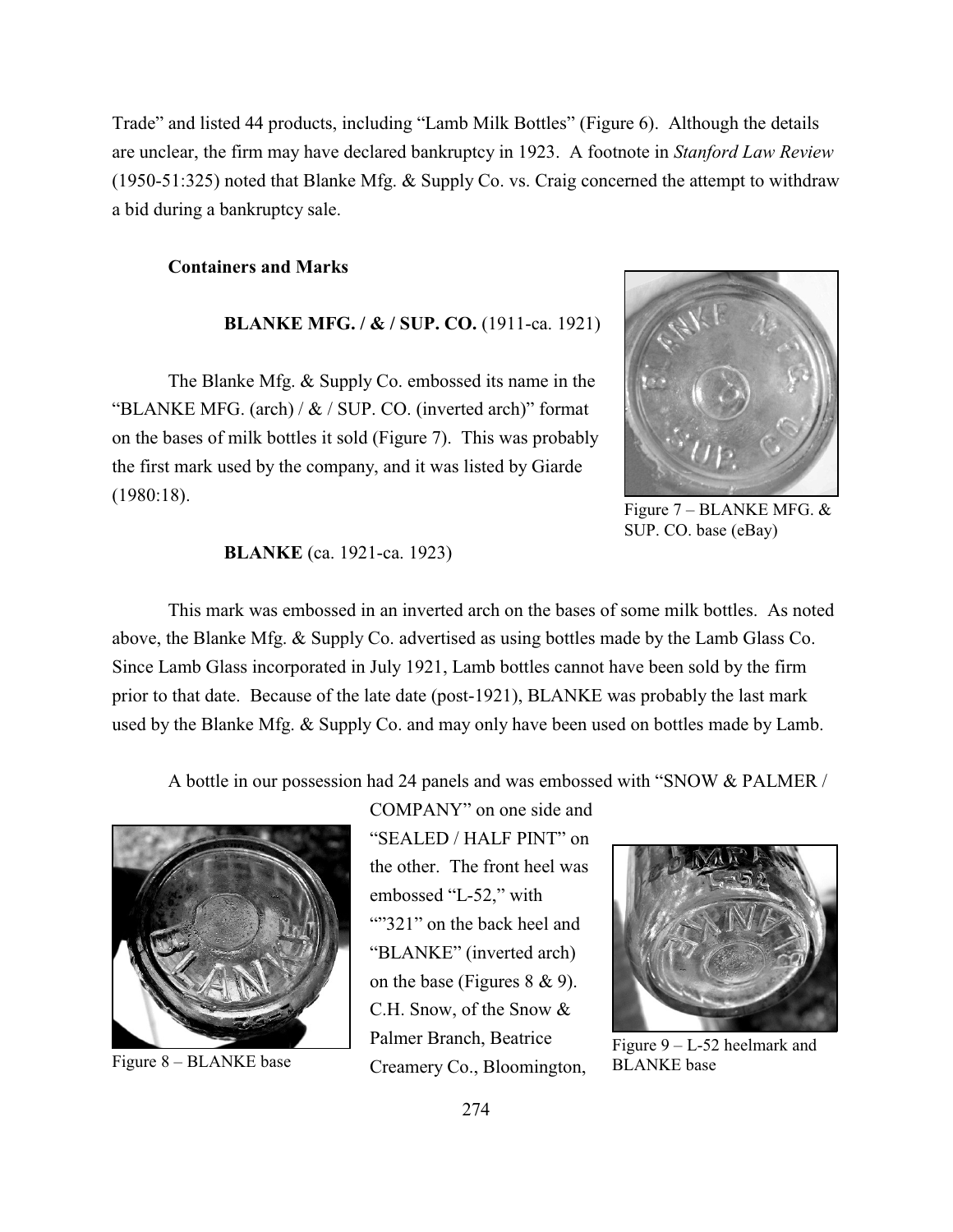Illinois., was listed as a subscriber to the *Journal of Dairy Science* from 1938 to 1946, but we have discovered nothing more about the company. It is highly probably that Snow & Palmer was independent at some point prior to 1938 and used the BLANKE bottles then.

An eBay auction featured a bottle with the BLANKE basemark and a heelmark of "L.G.CO.52" (Figure 10). The L.G.CO.52 logo was probably the earliest mark used by Lamb, followed by the "L-52" logo. Unfortunately, we have not yet determined when Lamb changed from either of these early marks to the L52 mark (with the "52" nestled into the crook of the "L"), although the final change was probably after the "BLANKE" mark was terminated. The logo was likely used until the end of the company, sometime between 1923 and 1926.



Figure 10 – BLANKE basemark with L.G.CO.52 heelmark (eBay)

**Meyer-Blanke Co., St. Louis, Missouri (and other locations)** (ca. 1924-at least 2011)

Meyer-Blanke almost certainly grew out of the Blanke Mfg. & Supply Co. According to Missouri Business (2013), Meyer-Blanke incorporated on November 23, 1920 – although ads for the earlier firm ran to at least 1922. It is possible that the new firm began while the older one was still operating, or the ads may have been paid too far into the future for accuracy.

Giarde (1980:72) recognized that the MEYER-BLANKE CO. mark was that of a supplier rather than a manufacturer but otherwise had no knowledge of the firm. The firm apparently continued in the dairy supply buiness. The Meyer-Blanke Co. remains in operation in 2013 (Missouri Business 2013).

# **Containers & Marks**

**MEYER-BLANKE CO.** (ca. 1924-1930s)

Schadlich ([ca. 1990]) noted that MEYER BLANKE Co. was embossed on the bases of milk bottles ca. 1900. Although that date is incorrect, we have in our possession a milk bottle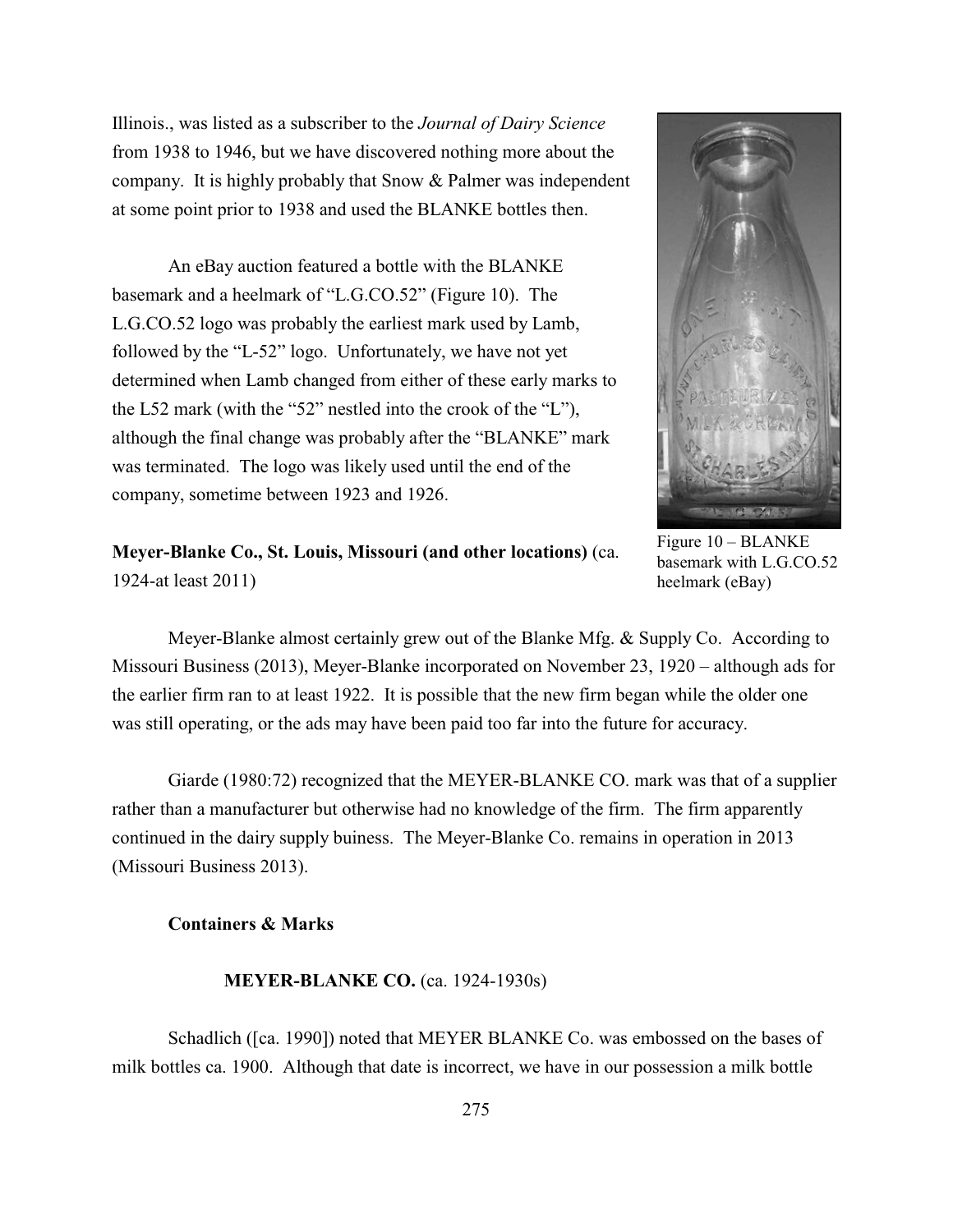embossed "MEYER-BLANKE CO." in an inverted arch that wrapped (counterclockwise) almost entirely around the base. The bottle, unfortunately, has no manufacturer's mark. Similarly marked bottles have appeared on eBay, and one had the L52 mark (with the "52" nestled in the crook of the "L") embossed on the heel (Figure 11). The bottle styles were popular during the 1930s and 1940s, and the logo was used by the Lamb Glass Co. from ca. 1929 to ca. 1971 or later. We have arbitrarily chosen "1930s" as an ending date for the MEYER-BLANKE logo because other jobbers we have researched ceased using their own marks on milk bottles by that period.



Figure 11 – MEYER-BLANKE basemark in counterclockwise format (eBay)

The mark could have been used later or could have been discontinued earlier.



Figure 12 – MEYER-BLANKE basemark in clockwise format (eBay)

A variation was embossed on the base with the same words, but this one was configured in an arch that extended (clockwise) almost entirely around the circumference of the base (Figure 12). We have been unable to determine whether the difference was an engraver's whim or whether there is some temporal significance to the arched vs. inverted arch variations. Unfortunately, the Lamb Glass Co. rarely if ever used date codes on its bottles.

# **Blanke-Baer Extract and Preserving Co., St. Louis, Missouri** (at least 1930-at least 1944)

We know very little about this company. The Blanke-Bauer Co. of St. Louis advertised for black walnut kernels in several newspapers in 1930 (e.g., *Altoona Herald* 1930), but the blurb gave little hint as to the nature of the business. The firm was still in operation as the Blanke-Baer Extract and Preserving Co. in 1976, "Makers of Fine Flavors" (*Abilene Reporter-News* 1976). We have found no bottles with a mark that can be traced to this company.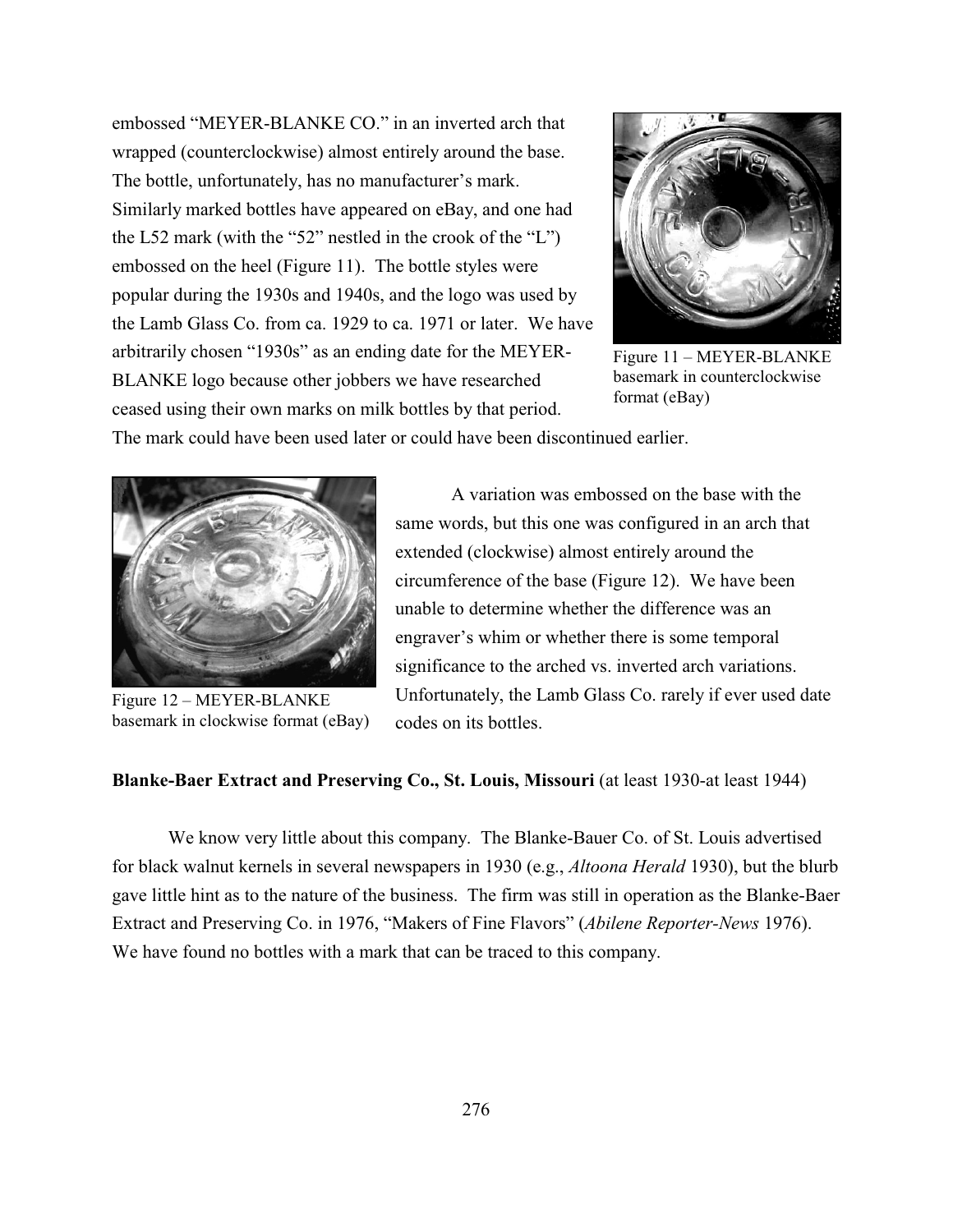#### **B. Riley Hauk Supply Co., St. Louis, Missouri** (1911-1921)

This company grew from the Blanke & Hauk Supply Co. in March 1911, when B. Riley Hauk became the president and manager of this new firm (Marquis 1912:270). Hauk had been the president of the initial company. Hauk advertised in 1911 as a poultry supply jobber (Figure 13). The firm was still in business under the Riley Hauk name in February of 1920 (*Cedar Rapids Evening Gazette* 1920; *Chillicothe Daily*



Figure 13 – B. Riley Hauk ad (*Chilicothe Daily Constitution* (2/20/1911)

*Constitution* 1911). A token website noted that the firm was in business from 1911-1921 (Greever 2011), although it probably closed not too long after that. According to Stevens (1921:232), Hauk's "latest enterprise is the Dairyman's Manufacturing and Supply Company." Since Stevens' book was written in 1921, the B. Riley Hauk Supply Co. could not have remained in business later than that year.

#### **Riley Hauk-Vogelsang Supply Co., St. Louis, Missouri** (at least 1915-at least 1918)

O'Mally (2006:53) cited a letter from Hauk-Vogelsang, written in 1915, so the firm was in business by that time. The company still advertised in 1917 as producers of "Hauk's Emulser, Creamery, Dairy and Ice-Cream Machinery and Supplies" (Chemical Catalog Co. 1917:316) and advertised again in 1918 (*Creamery and Milk Plant Monthly* 1918b:55). This firm was in business concurrently with the B. Riley Hauk Supply Co., and this may reflect two names for the same company.

**Hauk Mfg. Co., St. Louis, Missouri** (at least 1930-at least 1947)

There is currently a 12-year gap in our information. This firm may have come into business any time between 1918 and 1930. The Hauk Mfg. Co. advertised in 1930, and Hauk was sued over a debt issue concerning water heaters in 1947. We know little about this company, although it apparently grew from the B. Riley Hauk Supply Co. and/or the Riley Hauk-Vogelsang Supply Co. There were several different firms in business later in the  $20<sup>th</sup>$  century with the name, Hauk Mfg. Co., so the later extent of the company is difficult to trace.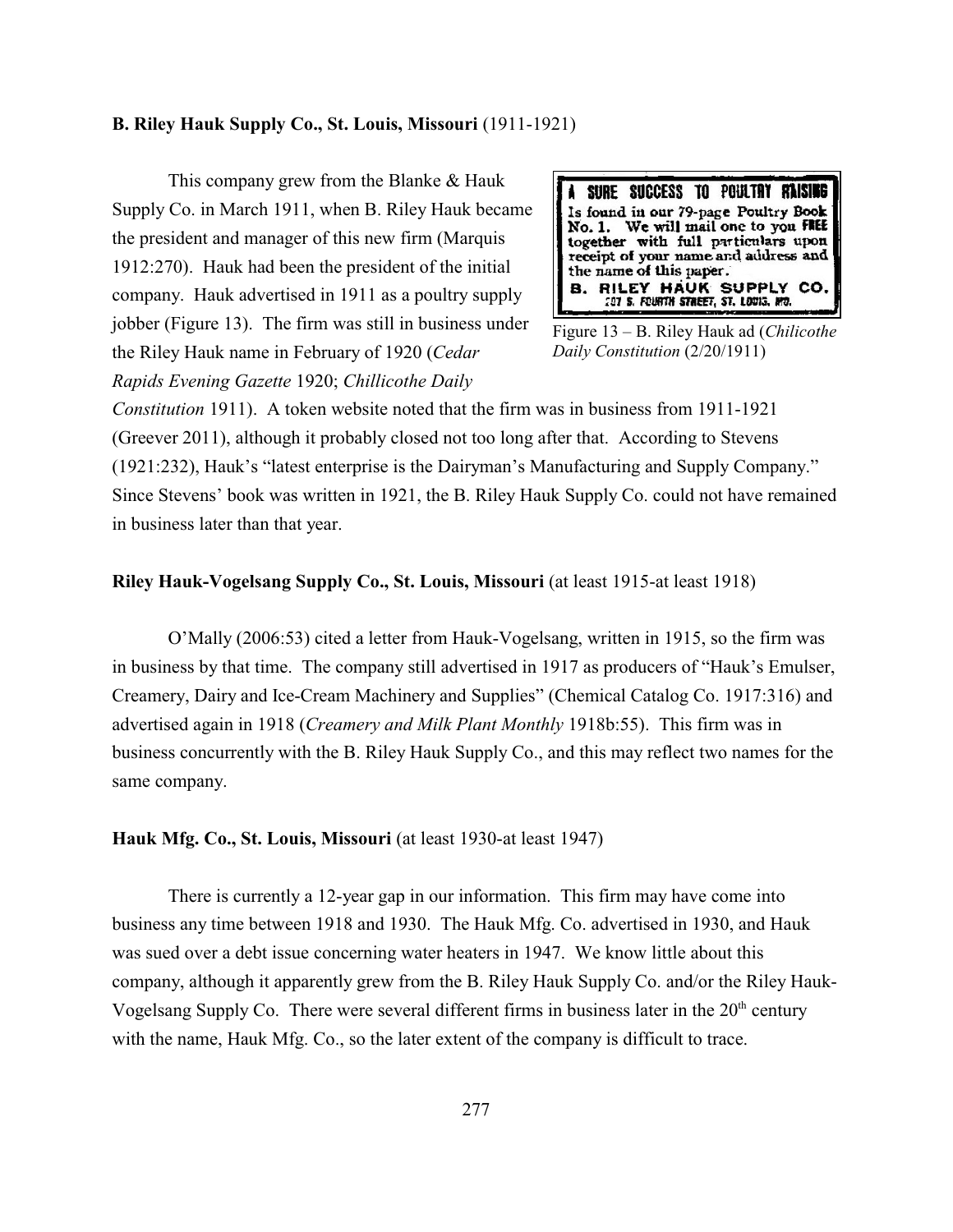# **Discussion and Conclusions**

The marks on these bottles have rarely been recorded in the bottle literature (Table 1). The above research establishes reasonably good dates for some of the Blanke marks and good approximates for all others. Hopefully, future research will enable us to "tighten" the date ranges.

| Mark                                     | Firm                      | Dates               | Mfg.   |
|------------------------------------------|---------------------------|---------------------|--------|
| <b>BLANKE &amp; HAUK</b>                 | Blanke & Hauk Supply Co.  | 1903-ca.1906        |        |
| <b>BLANKE &amp; HAUK / SUPPLY</b><br>Co. | Blanke & Hauk Supply Co.  | ca. 1906-1911       |        |
| BLANKE MFG. / SUP. CO.                   | Blanke Mfg. & Supply Co., | 1911-ca. 1921       | Lamb   |
| <b>BLANKE</b>                            | Blanke Mfg. & Supply Co., | ca. 1921-late 1920s | $L-52$ |
| MEYER-BLANKE CO.<br>(inverted arch)      | Meyer-Blanke Co.          | late 1920s-1930s    |        |
| MEYER-BLANKE CO. (arch)                  | Meyer-Blanke Co.          | late 1920s-1930s    |        |

#### **Table 1 – Marks used by Blanke Companies**

#### **Sources**

#### *Abilene Reporter-News*

1976 Advertisement: "Pensupreme Delicious Egg-Nog." *Abilene Reporter-News*, December 1 [Abilene, Texas]

# *Altoona Herald*

1930 "Black Walnut Kernels Wanted." *Altoona Herald*, April 17. [Altoona, Iowa]

#### *Cedar Rapids Evening Gazette*

1920 "Cherry Co. Holds Sales Conference." *Cedar Rapids Evening Gazette*, February 23, 1920.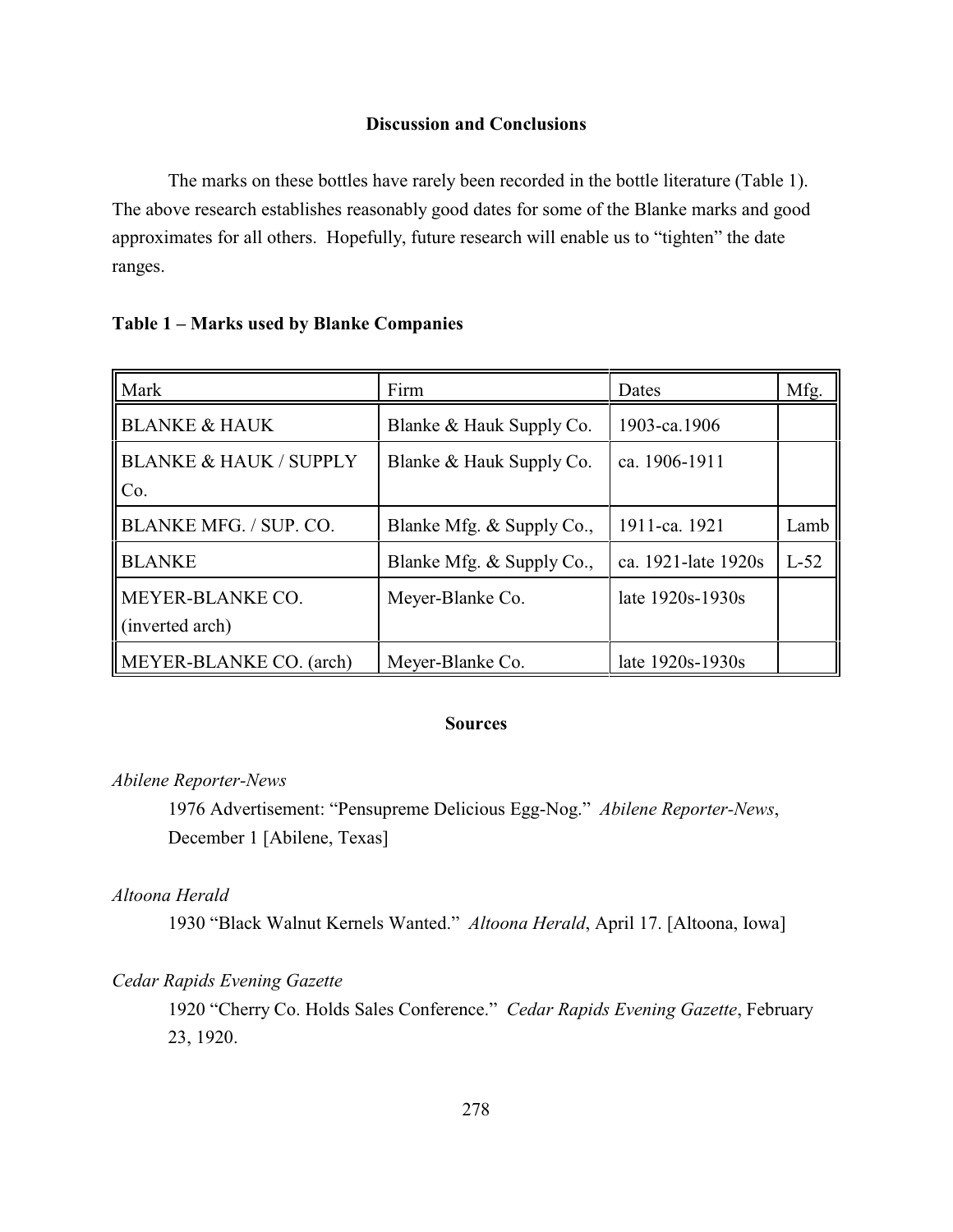Chemical Catalog Co.

1917 *Chemical Engineering Catalog*." Chemical Catalog Co., New York.

#### *Chillicothe Daily Constitution*

1911 Advertisement: "A Sure Success to Poultry Raising." *Chillicothe Daily Constitution* February 20. [Chillicothe, Missouri]

#### *Creamery and Milk Plant Monthly*

1918a Advertisement: "Allen Sanitary One-Piece Can Liners." *Creamery and Milk Plant Monthly* 7(1):43.

1918b Advertisement: "Allen Sanitary One-Piece Can Liners." *Creamery and Milk Plant Monthly* 7(1):55.

1922 Advertisement: "Blanke Mfg. & Supply Company." *Creamery and Milk Plant Monthly* 11(1):69.

#### Giarde, Jeffery L.

1980 *Glass Milk Bottles: Their Makers and Marks*. Time Travelers Press, Bryn Mawr, California.

#### Greever, Richard

2011 "Richard's Token Database." <http://tokencatalog.com/index.php>

#### *Des Moines Iowa Homestead*

1910 Advertisement: "Make Money in Bees." *Des Moines Iowa Homestead*, March 10, 1910.

# Leonard, John Willaim

1906 *The Book of St. Lousians: A biographical Dictionary of Leading Living Men of the City of St. Louis*. St. Louis Republic.

# Lockhart, Bill, Carol Serr, Beau Schreiver, and Bill Lindsey 2012 "The Blanke Companies: Dairy Suppliers." *Milk Route* 375:1-3.